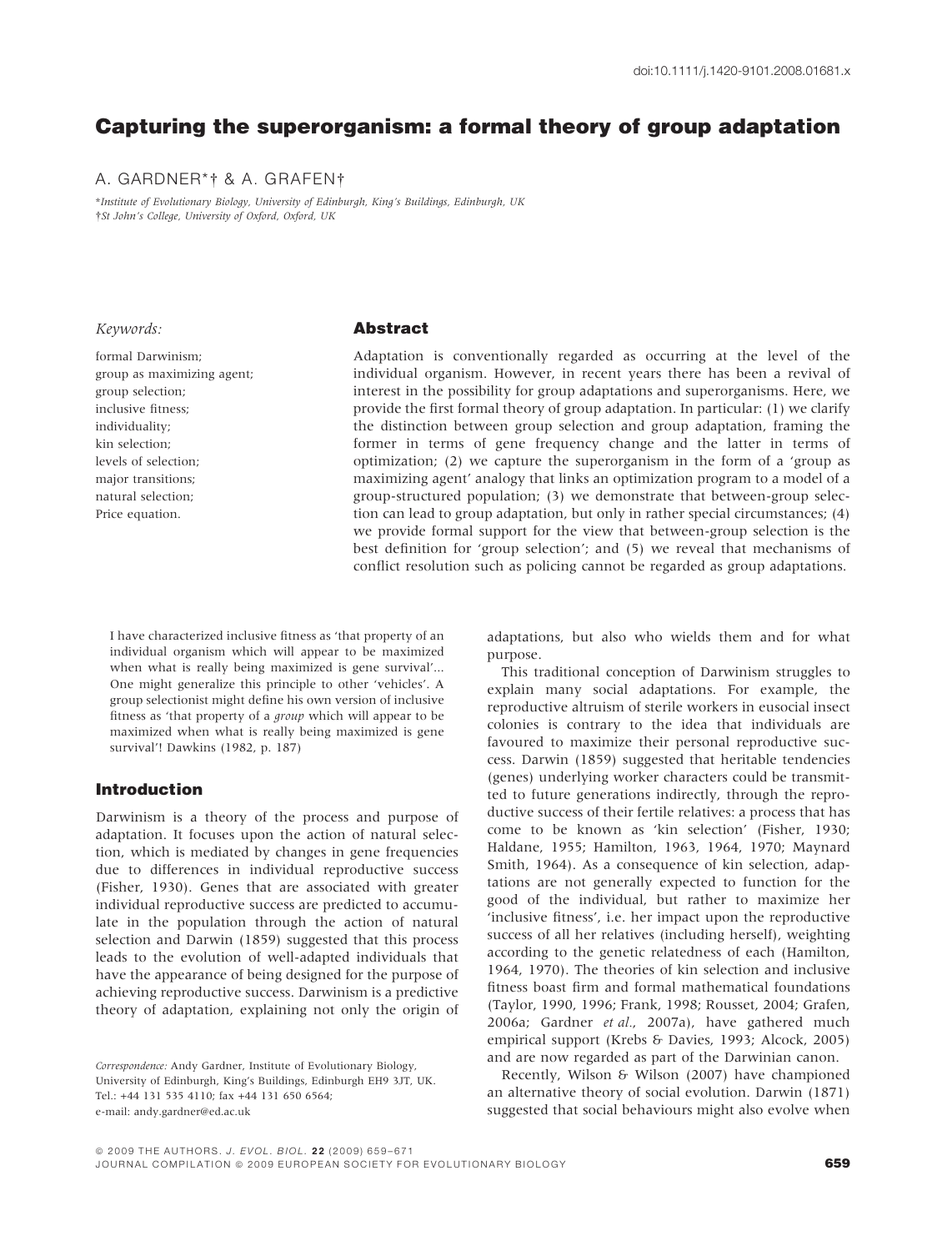selection operates at levels of organization higher than the individual organism. A costly behaviour that reduces the relative fitness of an actor within its group can be favoured by group selection provided that it brings a sufficient benefit to the group when it is in competition for space or resources with other groups (Price, 1972a; Hamilton, 1975; Wilson, 1975; Okasha, 2006). Recognition of this multilevel selection process has led many authors to suggest that social adaptations arise for the good of the group, and that groups can be viewed as adaptive individuals in their own right – i.e. 'superorganisms' (Wheeler, 1911; Marais, 1925; Wells et al., 1929; Emerson, 1932; Wynne-Edwards, 1962, 1993; Seeley, 1989, 1997; Wilson & Sober, 1989; Hölldobler & Wilson, 1990, 2009; Shapiro & Dworkin, 1997; Shapiro, 1998; Sober & Wilson, 1998; Reeve & Hölldobler, 2007; Wilson & Wilson, 2007).

Wilson & Wilson (2007) have suggested that the theoretical foundations of social evolution should be revised so as to embrace this group-oriented approach. However, group selection has already been incorporated into social evolution theory, and is found to be exactly equivalent to kin selection: the two approaches are simply different ways of describing the same evolutionary process and both lead to the prediction that individuals should maximize their inclusive fitness (reviewed by West et al., 2007). The relative neglect of the group selection approach is due to the difficulty in applying its methodology to the biology of real organisms (reviewed by West et al., 2008). By contrast, a proper treatment of group adaptation and the superorganism is lacking, due to difficulties in articulating exactly what these ideas mean, and because of a general failure to distinguish group adaptation from the quite separate issue of group selection (Lloyd, 1999). The problem is of considerable interest, as it lies at the heart of the research programme on the 'major transitions' in evolution, which are usually conceptualized in terms of group adaptation and transitions in individuality from organism to social group (Buss, 1987; Maynard Smith, 1988; Maynard Smith & Szathmáry, 1995; Szathmáry & Maynard Smith, 1995; Queller, 1997, 2000; Stearns, 2007).

In this article, we provide a formal foundation for the group-centred view of social adaptation. Our first aim is to formalize the idea of the superorganism in mathematical terms, and we achieve this by drawing on the concept of maximizing agents from economics theory. In particular, we construct a 'group as maximizing agent' (GMA) analogy that conveys in a precise way the idea of the social group as a purposeful unit. Our second aim is to capture the process of group adaptation and we achieve this by establishing links between the mathematics of selection and the mathematics of optimization. In particular, we find that there is a strong mathematical correspondence between the dynamics of gene frequency change and the GMA analogy in scenarios where groups comprise genetically identical individuals or where

within-group competition is repressed. This correspondence reveals that, in such scenarios, natural selection acts to optimize group phenotypes for the purpose of group fitness maximization – i.e. group adaptation.

# A biological model

The proper basis of evolutionary theory lies in population genetics and so a formal theory of group adaptation must engage with this discipline. In this section, we develop a population genetical model of a group-structured population, complete with a model of group phenotypes, which will serve to anchor ideas of agency and adaptation to be introduced in later sections. We use Price's theorem to define natural selection, operating within and between groups, in terms of gene frequency change.

#### Population genetics

We consider a very large, finite population of individuals with arbitrary (although not mixed) ploidy, organized into M groups of size N within which all social interactions take place. (Mathematical notation used in this article is summarized in Table 1.) We assume discrete, nonoverlapping generations and no class structure at the point of census in every generation. Individuals may separate into distinct classes after the census; so, our model does allow for reproductive specialization and other forms of division of labour. Each social group is arbitrarily assigned a unique index  $i \in I = (1, 2, ..., M)$ and, within every group, each individual is arbitrarily assigned a unique index  $j \in J = (1, 2, ..., N)$ . We describe an individual's additive genetic (breeding) value for any character of interest as a linear weighted sum of genic values, or 'p-score' (Price, 1970; Falconer, 1981; Grafen, 1985). This allows for any number of loci with arbitrary interactions: see Frank (1998) for the distinction between an analysis of additive (average) effects and the assumption of additive gene action. We denote the p-score for the jth individual of the *i*th group as  $p_{ij}$ , and so  $p_i = \sum_J p_{ij}/N$ is the average p-score of the ith group and  $p = \sum_{i,j} p_{ij}/MN$  is the average *p*-score of the population.

We incorporate demographic uncertainty in reproductive success by assigning a unique index  $\omega \in \Omega$  for every possible reproductive outcome for the population, and by denoting the individual's reproductive success (number of offspring surviving to next census) under outcome  $\omega$ as  $w_{ij}^{\omega}$ . Thus, the reproductive success of the group can be expressed as  $w_i^{\omega} = \sum_j w_{ij}^{\omega}/N$  and the average reproductive success taken over all individuals in the population is  $w^{\omega} = \sum_{I,J} w_{ij}^{\omega}/MN$ . Averaging over outcomes, weighting according to their probability of occurrence  $q_{\omega}$ , the expected reproductive success of the individual is  $w_{ij} = \sum_{\Omega} q_{\omega} w_{ij}^{\omega}$ , the expected reproductive success of the group is  $w_i = \sum_{\Omega} q_{\omega} w_i^{\omega}$  and the expected reproductive success of the population is  $w = \sum_{\Omega} q_{\omega} w^{\omega}$ . For simplicity, we will assume that density-dependent regulation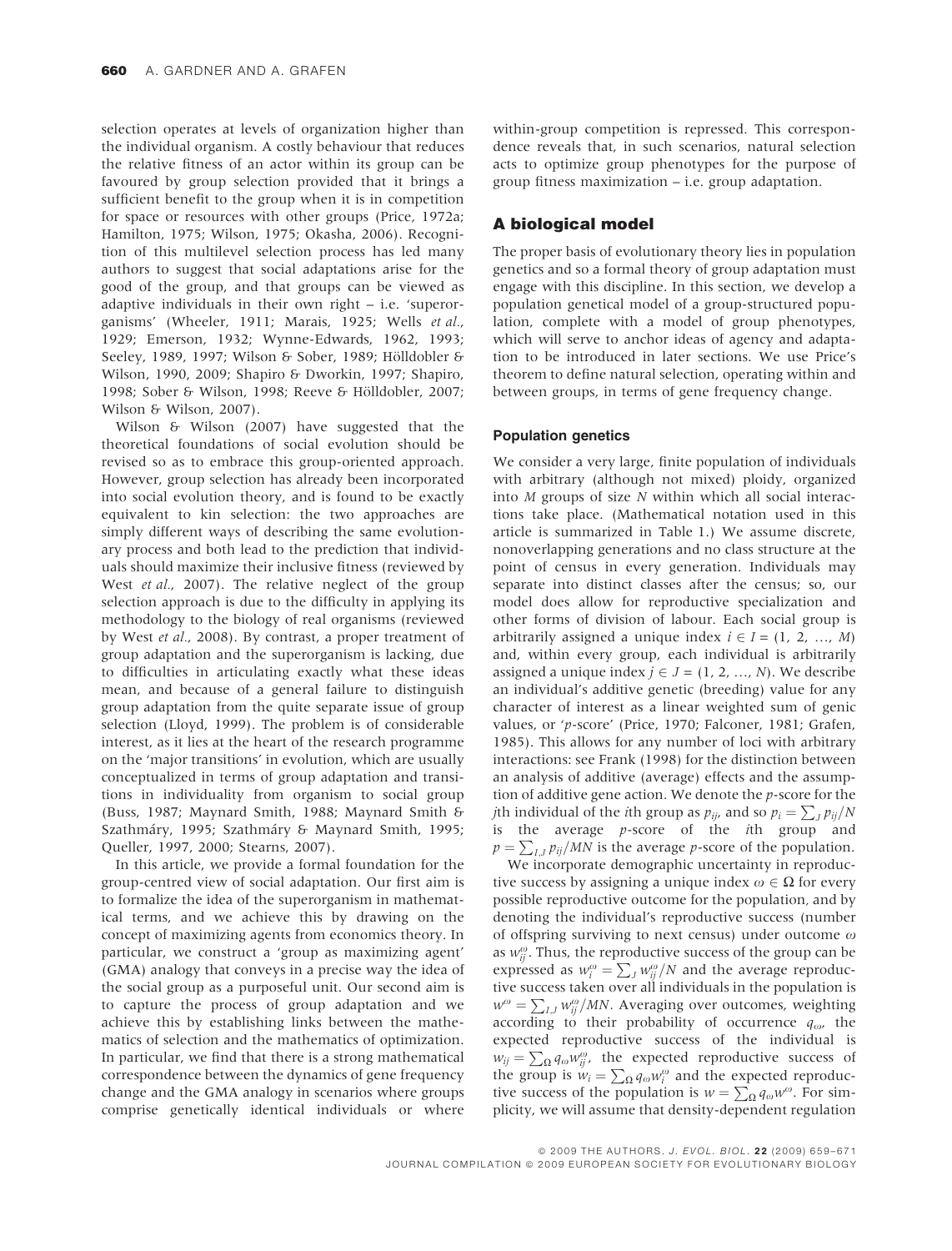Table 1 A summary of notation for the evolutionary model and optimization program.

| Evolutionary model                                                                      |                       | Optimization program  |                             |  |
|-----------------------------------------------------------------------------------------|-----------------------|-----------------------|-----------------------------|--|
| Meaning                                                                                 | Notation              | Notation              | Meaning<br>Number of agents |  |
| Number of groups                                                                        | M                     | M                     |                             |  |
| Group size                                                                              | Ν                     |                       |                             |  |
| Group index                                                                             | i                     | i                     | Agent index                 |  |
| Set of group indices                                                                    | I                     | I                     | Set of agent indices        |  |
| Individual index                                                                        | İ                     |                       |                             |  |
| Set of individual indices                                                               | $\cdot$               |                       |                             |  |
| p-score of <i>j</i> th individual in <i>i</i> th group                                  | $p_{ij}$              |                       |                             |  |
| Average p-score of individuals in ith group                                             | $p_i$                 |                       |                             |  |
| Average p-score in population                                                           | p                     |                       |                             |  |
| Reproductive outcome                                                                    | $\omega$              |                       |                             |  |
| Set of reproductive outcomes                                                            | Ω                     |                       |                             |  |
| Probability of reproductive outcome $\omega$                                            | $q_{\omega}$          |                       |                             |  |
| Reproductive success of <i>jth</i> individual in<br>ith group given $\omega$ th outcome | $W_{ij}^\omega$       |                       |                             |  |
| Expected reproductive success of <i>j</i> th<br>individual in ith group                 | $W_{ii}$              |                       |                             |  |
| Reproductive success of ith group given<br>$\omega$ th outcome                          | $W_i^{\omega}$        |                       |                             |  |
| Expected reproductive success of ith group                                              | $W_i$                 |                       |                             |  |
| Average reproductive success of population                                              | $W^{\omega} = W$      |                       |                             |  |
| Group fitness function                                                                  | $\mathcal{W}(\pi)$    | $\mathcal{F}(\sigma)$ | Objective function          |  |
| Genotype of <i>j</i> th individual in <i>i</i> th group                                 | $g_{ii}$              |                       |                             |  |
| Set of individual genotypes                                                             | G                     |                       |                             |  |
| Genotype of ith group                                                                   | $\gamma_i$            |                       |                             |  |
| Group genotype function (clonal groups<br>model only)                                   | $\mathcal{G}(g)$      |                       |                             |  |
| Set of group genotypes                                                                  | Г                     |                       |                             |  |
| Phenotype of ith group                                                                  | $\pi_i$               | $\sigma_i$            | Strategy of ith agent       |  |
| Group phenotype function                                                                | $\mathcal{P}(\gamma)$ |                       |                             |  |
| Optimal group phenotype                                                                 | $\pi^{\star}$         | $\sigma^*$            | Optimal strategy            |  |
| Generic group phenotype                                                                 | $\pi$ , $\phi$        | $\sigma$ , $\alpha$   | Generic strategy            |  |
| Set of group phenotypes                                                                 | П                     | S                     | Strategy set                |  |

maintains a constant population size of MN at each census; so,  $w^{\omega} = w = 1$  for all  $\omega \in \Omega$ .

#### Group phenotypes

Group adaptations are supposed to manifest in the group's phenotype; so, here we develop an explicit model of group phenotypes and their relation to genotypes and reproductive success. We consider a set of all possible individual genotypes G and we denote the genotype of the *j*th individual in the *i*th group as  $g_{ii}$ . Next, we describe the genotype of a group as a nonordered list of the genotypes of its constituent individuals. The set of all possible group genotypes is  $\Gamma$  and the genotype of the *i*th group is denoted  $\gamma_i$ . We next describe a set of all possible group phenotypes  $\Pi$  and denote the phenotype of the *i*th group as  $\pi_i$ . We assume that the group's phenotype is fully specified by its genotype; so, we can write  $\pi_i = \mathcal{P}(\gamma_i)$ , and we refer to  $\mathcal P$  as the phenotype function. Finally, we assume a simple relationship between the group's phenotype and its expected reproductive success:  $w_i = \mathcal{W}(\pi_i)/\bar{W}$ , where W is the

fitness function and the scaling factor  $\bar{W} = \sum_{I} \mathcal{W}(\pi_i) / M$ ensures that population size remains constant. Thus, group reproductive success is unaffected by the phenotype of any other group (consistent with our assumption of no between-group social interaction), except in the density-dependent scaling that is applied equally to all groups in any generation. We will find it useful to denote the maximum value of  $W$  over the set of phenotypes  $\Pi$  as  $M*$ 

#### Natural selection

Natural selection is formally defined in terms of changes in gene frequencies (Fisher, 1930). Here, we will assume that natural selection due to differential reproductive success of individuals is the only process that is responsible for systematic change in gene frequencies. It is well established that non-Darwinian evolutionary processes tend to erode adaptation (Fisher, 1930; Price, 1972b; Grafen, 2003); so, we exclude these in order to present a 'best case' scenario for adaptation. For example, we eliminate sources of systematic change such as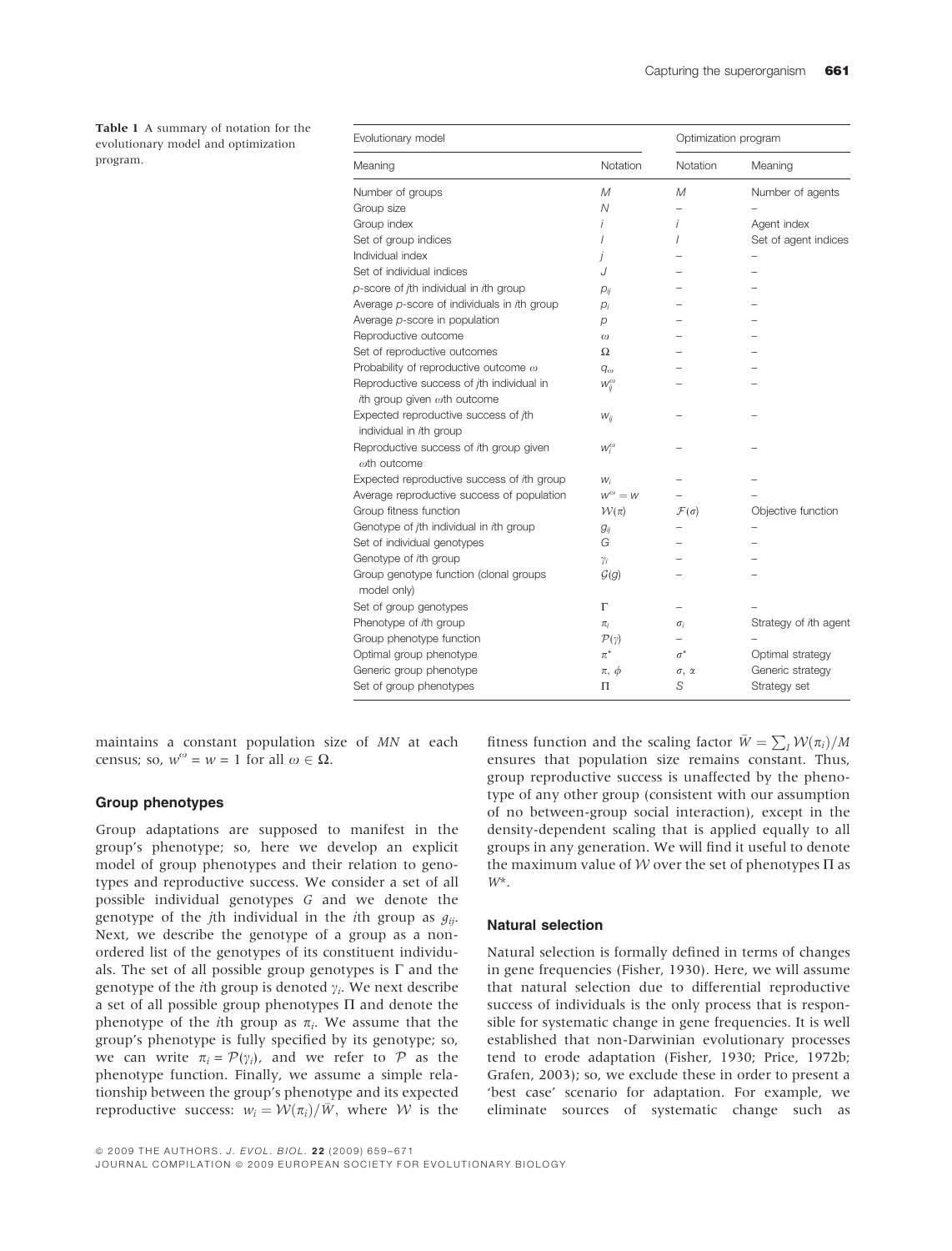spontaneous mutation and meiotic drive, but by incorporating uncertainty we do allow for random genetic drift. From Price's (1970) theorem, the change in average *p*-score under outcome  $\omega$  is given by:

$$
\Delta p^{\omega} = \text{cov}_{I \times J}(w_{ij}^{\omega}, p_{ij}), \qquad (1)
$$

where cov denotes a covariance taken over the indicated set and  $I \times J$  is the Cartesian product of sets I and J (i.e. the covariance is taken over all individuals in the population, giving equal weighting to each; see also Robertson, 1968). Averaging over uncertainty eliminates random drift; so, the expected change provides a statement of natural selection and is given by:

$$
E_{\Omega}(\Delta p^{\omega}) = \text{cov}_{I \times J}(w_{ij}, p_{ij}), \qquad (2)
$$

where  $E$  denotes an expectation, or arithmetic average, taken over the indicated set of individuals. Natural selection is defined according to expected change in gene frequency, and is equal to the covariance of  $p$ -score and expected relative reproductive success across all the individuals in the population (Grafen, 1999; and see Grafen, 2000 for more discussion on the development of the Price equation for uncertainty).

Equation 2 summarizes the net effect of selection, operating within and between groups, in the form of a single population statistic. Alternatively, we may apply a 'levels of selection' partition (Price, 1972a), which makes the separate contributions of within-group selection and between-group selection more explicit. Equation 2 can be re-written as:

$$
E_{\Omega}(\Delta p^{\omega}) = \text{cov}_I(w_i, p_i) + E_I(\text{cov}_J(w_{ij}, p_{ij})),
$$
 (3)

so that the total expected response to selection is the sum of the covariance of expected reproductive success and p-score over groups (first term; 'between-group selection') and the average covariance of expected reproductive success and p-score of individuals within groups (second term; 'within-group selection'). This partition provides the formal basis for the theory of levels of selection (Price, 1972a; Hamilton, 1975; Wade, 1985; Frank, 1998; Keller, 1999; Okasha, 2006). Here, it is averaged over uncertainty for the first time.

### Capturing the superorganism

A mechanical population model is sufficient for describing the evolutionary process. Nevertheless, social evolution is often – and usefully – conceptualized in other ways. A popular and powerful approach, employed particularly in the discipline of behavioural ecology, is to view the individual organism as an economic agent that is driven to maximize its inclusive fitness. This 'individual as maximizing agent' (IMA) analogy has been explicitly captured in optimization theoretic terms and formally justified, on the basis that it has strong mathematical links to the dynamics of gene frequency change. by Grafen (1999, 2002, 2006a, 2007). The tantalizing idea that the social group might also be viewed in this way – i.e. as a purposeful superorganism – can similarly be framed in terms of a GMA analogy. In this section, we introduce the formalism of the optimization program, and we apply this to our biological model in order to develop such a GMA analogy. Our sole aim here is to capture the idea of the superorganism in mathematical terms. Formal justification for applying this idea to social evolution will be sought in the next section of this article.

### The optimization program

The optimization program is a mathematical device that is regularly employed in economics theory (see the textbook of Mas-Collel et al., 1995) and control theory (see the textbook of Macki & Strauss, 1982), but it is little used in evolutionary theory. In simple terms, an optimization program describes an objective and the means by which that objective might be pursued. The key elements are: (1) the employed strategy,  $\sigma$ ; (2) the set of all possible strategies, S; and (3) a real-valued objective function  $\mathcal{F}(\sigma)$ , defined for all  $\sigma \in S$ , that describes how well the employed strategy realizes the objective. A better strategy yields a higher value of the objective function and so the optimization program defines a maximization problem where the maximand (quantity to be maximized) is the value of the objective function, i.e.

$$
\sigma \max_{\sigma \in S} \mathcal{F}(\sigma). \tag{4}
$$

The optimization program provides a mathematical framework for describing goal-oriented phenomena, and so it formally captures the ideas of purpose and function, and it can be interpreted as specifying the agenda of some implicit agent: the strategist. The optimization program also provides a mathematical definition of optimality: an optimal strategy is one that maximizes the objective function within the constraints of the strategy set (it solves the optimization program). Formally, a suboptimal strategy  $\sigma \in S$  is defined by the existence of some other strategy  $\alpha \in S$  such that  $\mathcal{F}(\alpha) > \mathcal{F}(\sigma)$ , and an optimal strategy  $\sigma^* \in S$  is defined by  $\mathcal{F}(\sigma^*) \geq \mathcal{F}(\alpha)$  for all  $\alpha \in S$ . Note that the optimization program provides an explicit statement of a problem, without the implication that this problem is actually solved. In other words, it establishes the idea of a goal, purpose or function, without implying optimality.

#### The 'group as maximizing agent' analogy

We have introduced the concept of the optimization program. We now apply this formalism to our biological model, developing a GMA analogy in which the social group is described as a purposeful being with its own agenda. This captures the superorganism concept in explicit, mathematical terms.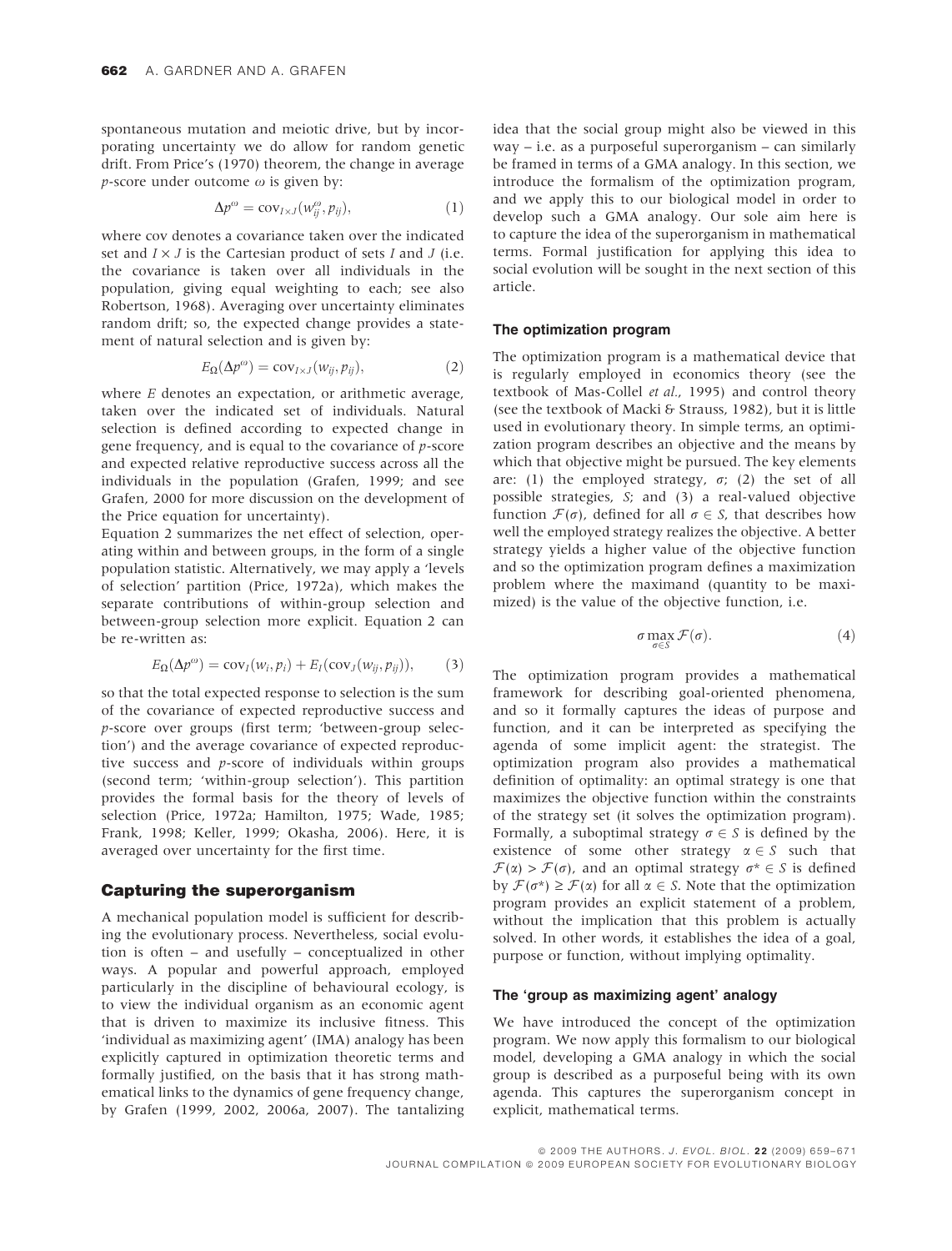The first step is to locate the agent that is implicitly defined by an optimization program as an explicit object in the biological model. As we are forming a GMA analogy, the agent is identified as the social group. More precisely, as there are M social groups in the biological model, we describe M agents, each with its own optimization program. We index agents and their corresponding optimization programs according to the indexing of groups, i.e.  $i \in I$ . Second, we equip each superorganism with an instrument to be used in the pursuit of its agenda, by identifying the ith social group's phenotype as the *i*th agent's strategy, i.e.  $\pi_i \equiv \sigma_i$ . Third, we summarize the constraints faced by the superorganism, by identifying the set of all possible group phenotypes as the strategy set, i.e.  $\Pi = S$ . These three steps formalize the idea of the group as a purposeful agent – without specifying its agenda – and can be summarized in the form of an optimization program:

$$
\pi_i \max_{\pi_i \in \Pi} \mathcal{F}(\pi_i). \tag{5}
$$

The fourth, unspecified element of the GMA analogy is the objective function,  $\mathcal F$ . The idea of the superorganism – i.e. of the group as a purposeful agent – does not in itself commit us to any particular objective function; this decision is largely arbitrary. However, in the spirit of the existing literature on superorganisms (e.g. Wilson & Sober, 1989; Sober & Wilson, 1998), we will proceed on the assumption that the group's objective is to maximize its expected reproductive success, and we write:

$$
\pi_i \max_{\pi_i \in \Pi} \mathcal{W}(\pi_i). \tag{6}
$$

One benefit deriving from this formal approach is that we can make such a clear distinction between those aspects of the traditional superorganism concept that necessarily follow from the core idea of the group as a maximizing agent, and those aspects that may be adjusted according to our personal tastes. In the Discussion, we revisit the

Table 2 Adaptation of individuals and groups.

issue of choice of objective function and suggest that this presents an interesting avenue for future research.

The explicit GMA analogy captured in expression 6 permits us to make formal statements regarding the optimality, or 'aptness', of group phenotypes. This is simply the extent to which the phenotype realizes the superorganism's agenda, and it is given by the fitness function. A suboptimal phenotype  $\pi \in \Pi$  is defined by the existence of a variant phenotype  $\phi \in \Pi$  such that  $W(\phi) > W(\pi)$ , whereas an optimal phenotype  $\pi^* \in \Pi$  is defined as satisfying  $W(\pi^*) \ge W(\phi)$  for all  $\phi \in \Pi$ .

The GMA analogy is a statement of an optimization problem, and it does not imply that this problem has been solved. In other words, it captures the agenda of the social group, and the purpose of the group's phenotype, without implying that the group's phenotype is actually optimal. The GMA analogy provides a way of looking at social groups as purposeful, economic agents, but we have not yet provided any justification for this grouporiented view. Formal justification will be sought in the next section of this article, in which we pursue a theory of group adaptation.

# A formal theory of group adaptation

Adaptation is the process of optimization of the phenotype under the action of natural selection. A formal theory of adaptation must therefore make explicit links between the mathematics of optimization and the mathematics of selection. Such links have been established for individual-level adaptation, i.e. the theory of inclusive fitness (Table 2; Grafen, 2002, 2006a). They reveal that natural selection acts according to the design principle of inclusive-fitness maximization. In this section, we seek to establish similar links between group optimization (captured by the GMA analogy) and multilevel selection (captured by the Price equation), to provide a formal theory of group adaptation.

|                |                                                                                                                                                    |                                   | Group as maximizing agent |                              |                  |
|----------------|----------------------------------------------------------------------------------------------------------------------------------------------------|-----------------------------------|---------------------------|------------------------------|------------------|
| Correspondence | Description                                                                                                                                        | Individual as<br>maximizing agent | Clonal<br>groups          | Repression<br>of competition | General<br>model |
|                | If all agents are optimal, then there is no scope for selection                                                                                    | Yes                               | <b>Yes</b>                | Yes                          | <b>No</b>        |
| Ш              | If all agents are optimal, then there is no potential for positive selection                                                                       | Yes                               | Yes                       | Yes                          | <b>No</b>        |
| Ш              | If all agents are equally suboptimal, then there is no scope for selection                                                                         | Yes                               | Yes                       | Yes                          | <b>No</b>        |
| IV             | If all agents are equally suboptimal, then there is potential for positive selection                                                               | <b>Yes</b>                        | Yes                       | <b>No</b>                    | <b>No</b>        |
| V              | If agents vary in their optimality, then the change in every gene frequency is<br>given by its covariance with the agent's relative maximand value | Yes                               | Yes                       | Yes                          | <b>No</b>        |
| $\vee$         | If there is no scope for selection and no potential for positive selection,<br>every agent behaves optimally                                       | Yes                               | Yes                       | <b>No</b>                    | No.              |

The theory of individual-level adaptation (inclusive fitness theory) is formally justified on the basis of six mathematical correspondences between the action of natural selection and the optimization of the individual's phenotype (Grafen, 2002, 2006a). The theory of group-level adaptation and superorganisms is fully justified for clonal groups (six correspondences hold), is partially justified for groups that have complete repression of internal competition (four correspondences hold) and is not justified when group mates are nonclonal and permitted to compete (zero correspondences hold).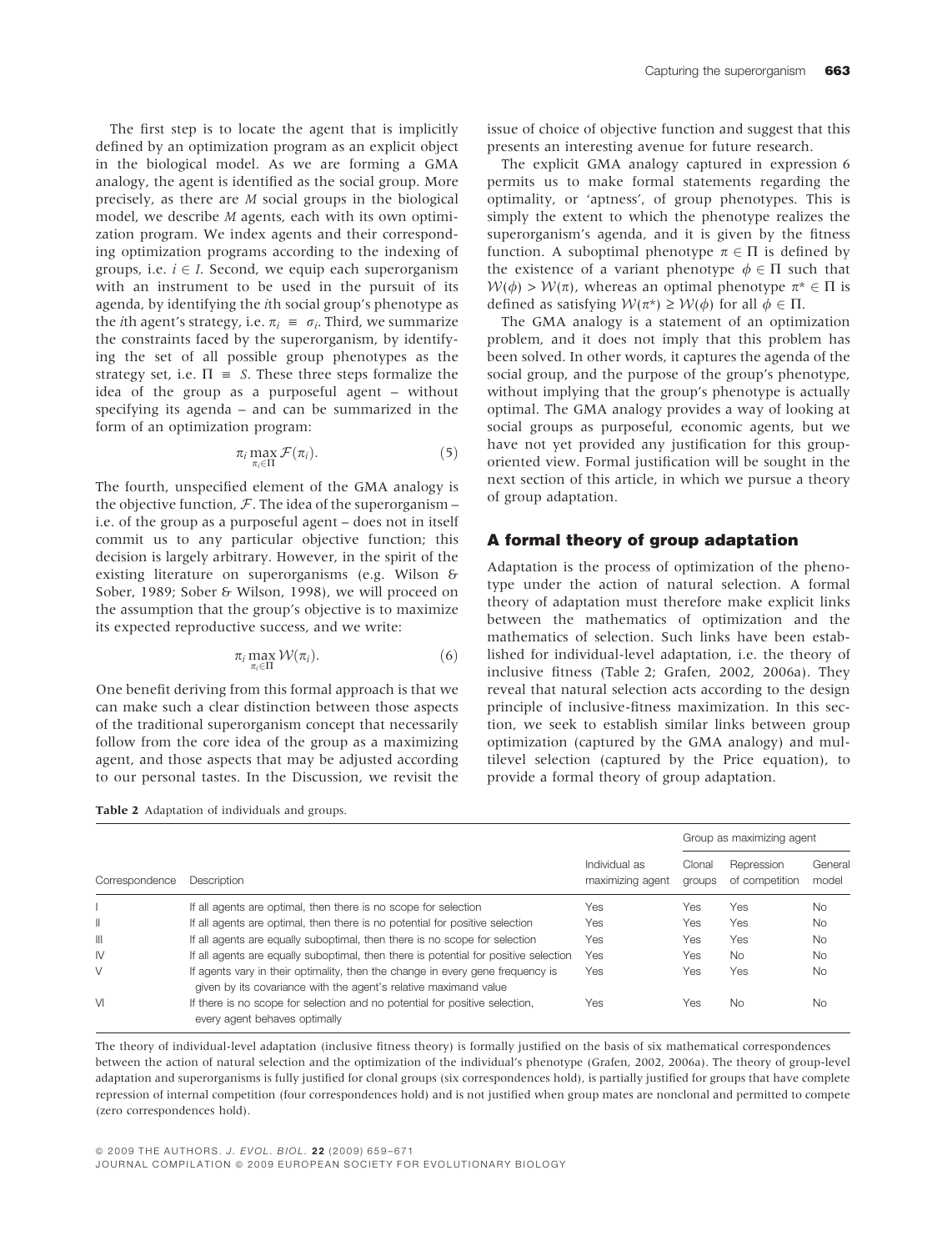#### Clonal groups

We begin by assuming a special case of our biological model that is expected to be particularly conducive to group adaptation: where social groups comprise genetically identical individuals. In kin selection terms, the coefficient of genetic relatedness between individuals within groups is unity for every trait. Formally, we write  $g_{ij} = g_i$  and  $p_{ij} = p_i$  for all  $i \in I$  and all  $j \in J$ . This means that the group's genotype and phenotype are both fully specified by the genotype of any individual drawn from that group, i.e.  $\gamma_i = \mathcal{G}(g_i)$  and  $\pi_i = \mathcal{P}[\mathcal{G}(g_i)]$ . This allows us to define a 'group optimal' individual genotype  $g^*$  that satisfies  $\mathcal{P}[\mathcal{G}(g^*)] = \pi^*$ . As genetic variation is a necessary requirement for a response to selection, the assumption of genetic homogeneity within groups abolishes withingroup selection. Mathematically,  $cov_J(w_{ii}, p_{ii}) = 0$  for all  $i \in I$  and hence, from eqn 3, the action of natural selection is given by:

$$
E_{\Omega}(\Delta p^{\omega}) = \text{cov}_I(w_i, p_i). \tag{7}
$$

Thus, for the special case of clonal group mates, the evolutionary dynamics of gene frequency change depends only upon between-group selection.

With these assumptions in place, we are able to establish strong mathematical links between the GMA analogy given by expression 6 and the dynamics of gene frequency change described by eqn 7. In particular, we can write the following six correspondences (see Appendix for mathematical details, and Table 2 for a summary):

- I. If all agents behave optimally, then there is no scope for selection (i.e. no expected change in any gene frequency);
- II. If all agents behave optimally, then there is no potential for positive selection (i.e. no introduced genetic variant is favoured when rare);
- III. If all agents behave suboptimally, but equally so, then there is no scope for selection;
- IV. If all agents behave suboptimally, but equally so, then there is potential for positive selection (i.e. at least one introduced genetic variant will be favoured when rare);
- V. If agents vary in their optimality, then there is scope for selection, and the expected change in all gene frequencies and in the additive genetic component of every trait is given by its covariance with the agent's relative maximand value; and
- VI. If there is no scope for selection and no potential for positive selection, then every agent behaves optimally. Correspondences I–V translate the mathematics of group optimization into the mathematics of selection: they each begin with a scenario within the GMA analogy, and use this to recover the dynamics of gene frequency change. Correspondences I and III collectively provide an equilibrium condition: there is no expected change in any gene frequency if all group phenotypes have the same degree of optimality. Correspondences II

and IV collectively provide a stability condition: the equilibrium is stable against invasion by rare, introduced genetic variants if (and only if) all group phenotypes are currently optimal. Correspondence V describes the out-of-equilibrium dynamics: the expected direction and magnitude of change in all genetic characters is correctly predicted by the optimization view. Finally, correspondence VI translates the mathematics of selection into the mathematics of group optimization, considering a scenario regarding the gene frequency dynamics and using this to recover an optimization interpretation. In particular, if the population is at a stable equilibrium, then all group phenotypes can be said to be optimal.

These six correspondences provide a formal justification for using the GMA analogy as a way of thinking about clonal groups: for this special case of the biological model, group optimization provides a powerful tool for making predictions about the dynamics of gene frequency change under the action of natural selection. It also captures the sense in which, provided the right genetic variation is available, natural selection acts to draw the population away from suboptimal states, and will continue to do so until all group phenotypes are optimal. This process of group optimization – and here we do not imply that optimality is actually obtained (cf. Williams, 1992) – is the process of group adaptation.

Analogous mathematical correspondences between selection and optimization have been derived by Grafen (2002, 2006a) for the IMA analogy, which underlies the theory of individual-level adaptations – i.e. inclusive fitness theory. In fact, we have found (perhaps unsurprisingly) that there is no mathematical difference between an individual organism and a clonal group, in this respect. Thus, to the extent that the above six correspondences between the GMA analogy and the action of natural selection hold, for any given biological model, there is formal justification for the view that the social group is an individual in its own right (superorganism), and that natural selection acts to optimize the group's phenotype (group adaptation).

#### Repression of competition

We now consider an alternative special case of our biological model, in which we allow for genetic variation within groups, but we now assume that there is no variation in expected reproductive success within groups ('repression of competition'; Frank, 2003). Formally, we can write  $w_{ii} = w_i$  for all  $i \in I$  and all  $i \in J$ . This special case is similar to, although more general than, a verbal model described by Wilson & Sober (1989) in which there were no differences in realized reproductive success within groups, and hence reproductive division of labour was not permitted. By contrast, because it is expected (and not realized) reproductive success that is constrained to be equal within groups in our model, we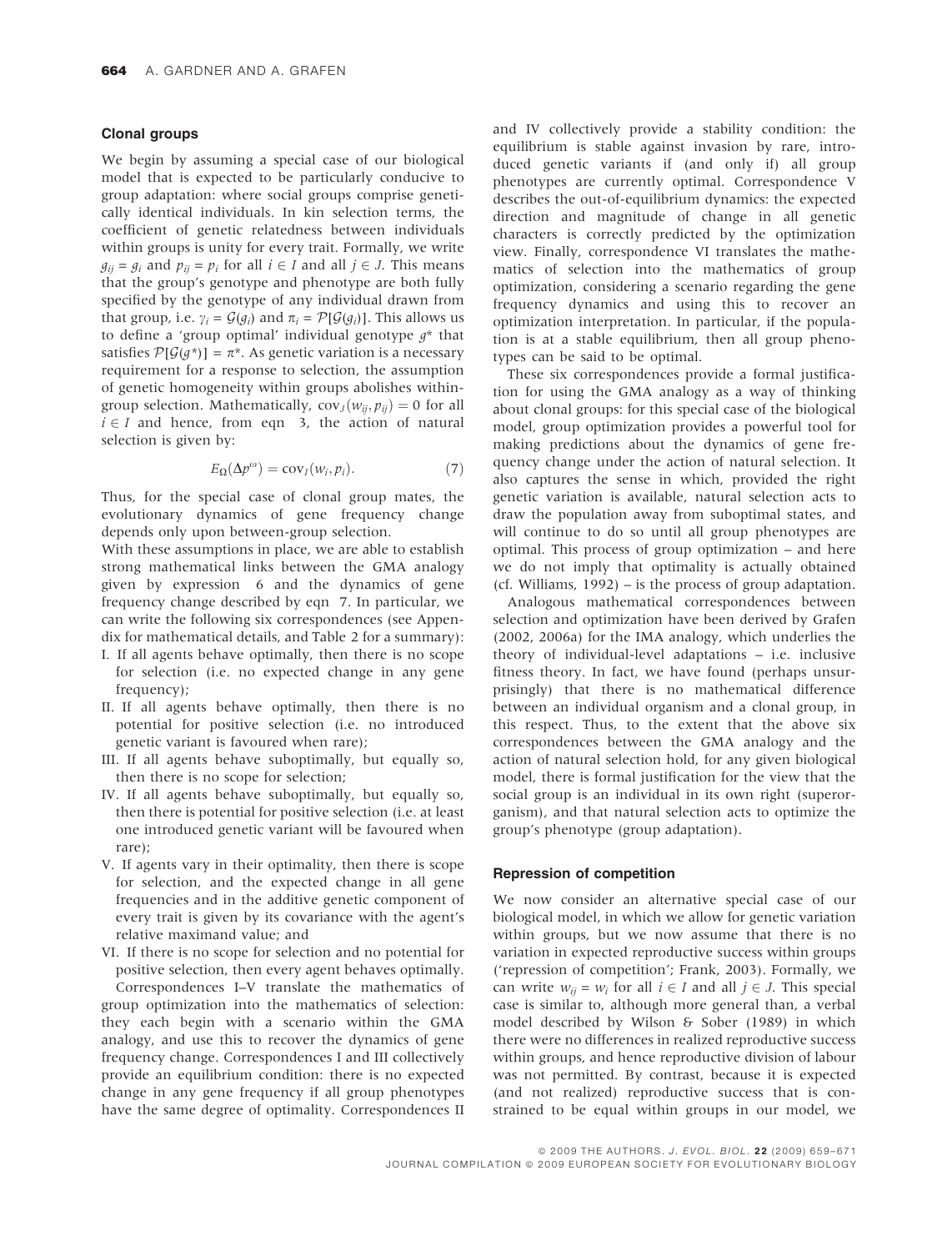allow for such complexities as sterile workers. Although there are no differences in expected reproductive success within groups, the expectation of group reproductive success is permitted to vary between groups. Hence, although within-group selection is abolished  $(\text{cov}_I(w_{ii}, p_{ii}) = 0$  for all  $i \in I$ ), there is scope for selection to operate between groups and the action of natural selection is again described by eqn 7.

We find that, for this model of competition repression, only four of the previous six correspondences between the GMA analogy and the dynamics of gene frequency change continue to hold (see Appendix for mathematical details and Table 2 for a summary). Because repression of competition abolishes within-group selection, simply by considering fitness effects at the group level, one can correctly predict the scope for (and response to) natural selection (correspondences I, III and V hold). Moreover, because no group can attain higher than average expected reproductive success in an already optimal population, in such a scenario there is no potential for positive selection (no rare genetic variant can invade; correspondence II holds).

However, at a suboptimal selective equilibrium, there is no guarantee of a potential for positive selection (i.e. for some genetic variant to invade from rarity; correspondence IV fails). This is because, although an improved group phenotype is possible, there is no guarantee that corresponding genetic variants will arrange themselves together in groups in such a way as to give rise to the desired group phenotype. No such problem exists for clonal groups, because the genetic composition of the individual determines the group's phenotype; so, introducing the appropriate genetic variant into the population is sufficient to ensure that the desired group phenotype obtains. A consequence of this failure is that, for competively repressed groups, not all stable equilibria are optimal (correspondence VI fails). Thus, for this special case of the biological model, there is only partial justification for the view that the social group is an individual in its own right and that natural selection acts to optimize the group's phenotype.

# General model

We now consider that group mates can vary both genetically and in their expected reproductive success, i.e. the most general form of our biological model. Because selection is free to occur both within and between groups, the dynamics of gene frequency change are described by eqn 3, and not by eqn 7.

We find that, for this general scenario, none of the six correspondences between the GMA analogy and the gene frequency dynamics continue to hold (see Appendix for mathematical details and Table 2 for a summary). Because within-group selection cannot be ruled out, an analysis based solely upon the group's expected reproductive success may fail to correctly identify selective equilibria (correspondences I and III fail) can misdiagnose stable states (correspondences II and IV fail), and is liable to incorrectly predict the direction and magnitude of genetic change when this does occur (correspondence V fails). As a consequence of these failures, there is no guarantee that a given stable state corresponds to a group optimum (correspondence VI fails). Hence, for this more general version of the biological model, we find no formal justification for the view that the social group is an individual in its own right or that natural selection acts to optimize the group's phenotype.

# **Discussion**

Group adaptationism is the idea that groups of organisms can be viewed as adaptive units in their own right. In contrast to the success of the theory of individual-level adaptation, progress on the issue of group adaptation has been extremely slow. We suggest that this is due to a confusion of 'levels of selection' with 'levels of adaptation' in evolutionary biology, and also due to a difficulty in providing appropriate definitions for terms such as 'group adaptation' and 'superorganism'. In this article, we have developed a formal theory of group adaptation, holding the idea to the high standards set by the theory of individual-level adaptation (inclusive fitness theory; Hamilton, 1964, 1970; Grafen, 2006a). In particular, we have formally separated the issues of levels of selection and levels of adaptation, framing the former in terms of dynamics and the latter in terms of optimization. We have formally captured the function of group adaptation using an analogy between biology and optimization that regards the social group as a purposeful agent (superorganism) that is striving to maximize its reproductive success. Finally, we have established strong links between the mathematics of group optimization and the mathematics of gene frequency change, providing formal justification for group adaptationism, but only for scenarios in which within-group selection has been completely abolished. Importantly, we have failed to find any justification for group adaptationism for scenarios in which within-group selection is permitted.

Our approach to group adaptation has been strongly informed by the theory of individual-level adaptation (inclusive fitness theory; Hamilton, 1964, 1970; Grafen, 2006a). The idea that individual organisms exhibit adaptation does not imply the perfection of organismal design nor even that adaptations are optimal within certain constraints, but rather it is to say that individual organisms appear contrived as if towards some purpose; a quality that is evident only because all the adaptations wielded by the individual appear contrived for the same purpose (Paley, 1802; Queller, 2000). The conventional view is that the purpose of individual-level adaptations is to maximize the inclusive fitness of the individual (Hamilton, 1964, 1970, 1996). This idea is formally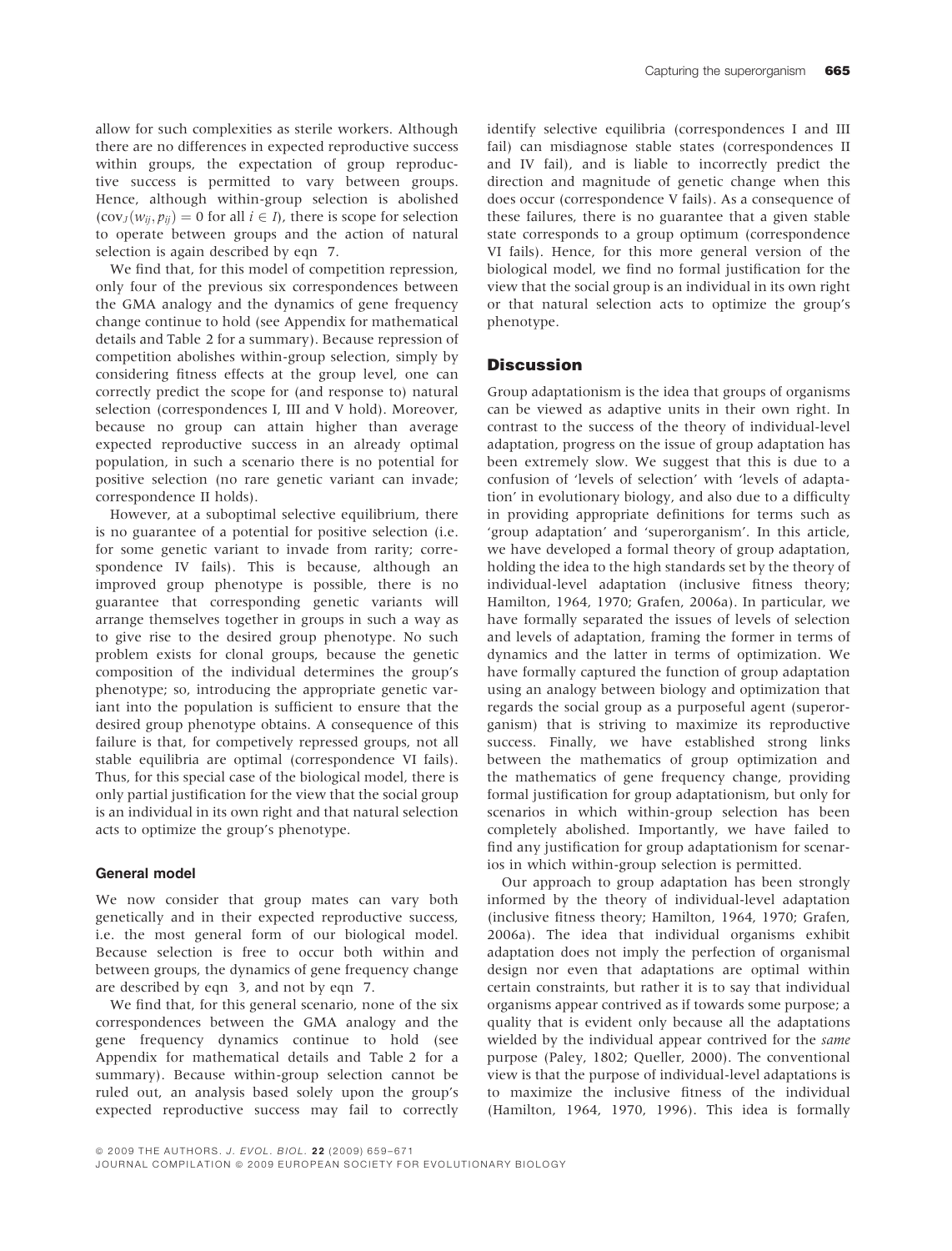captured as an IMA analogy, and is formally justified on the basis of its strong mathematical correspondence with the dynamics of gene frequency change: natural selection acts according to a design principle of inclusive-fitness maximization (Grafen, 2006a). However, the ultimate validation of inclusive fitness theory comes from its overwhelming empirical and experimental support (Krebs & Davies, 1993; Alcock, 2005).

Our analysis makes a crucial distinction between the target of selection and the function of adaptation (Grafen, 2006a). Natural selection favours those individuals with greater personal reproductive success (Darwin, 1859; Fisher, 1930; Price, 1970), but it generates adaptations that function to maximize inclusive fitness (Hamilton, 1964, 1970; Grafen, 2006a). Hence, the function of adaptation (inclusive fitness maxmization) is distinct from the target of selection (personal fitness). Unfortunately, previous theory on group adaptation has failed to make this distinction, contributing to a confusion between levels of adaptation and levels of selection. For example, the 'superorganism continuum' (SC) approach to levels of adaptation (Wilson & Sober, 1989; Sober & Wilson, 1998; Reeve & Hölldobler, 2007) conflates the levels of selection partition of within-group fitness versus between-group fitness and the function of adaptation at the individual vs. group levels. In a departure from inclusive fitness theory, the SC approach suggests that the function of individual-level adaptation is to maximize the individual's personal fitness relative to her group mates and, observing that between-group selection pushes phenotypic characters away from this 'individual optimum' and towards the group optimum of group fitness maximization, Wilson and colleagues have interpreted a response to between-group selection as defining group adaptation itself. By contrast, we emphasize that the function of individual-level adaptation is to maximize inclusive fitness and that this obtains irrespective of the relative strength of within-group vs. betweengroup selection. Moreover, if we want the term 'adaptation' to retain its meaning as we move from the individual to the group level, then group adaptation is not simply a response to between-group selection, but instead a rather stronger notion of group optimization – that only obtains if within-group selection is completely abolished.

We have found no formal justification for group adaptationism in any scenario in which within-group selection is permitted. Obviously, no real-world species will perfectly embody the ideal of zero within-group selection. However, we emphasize that this is not sufficient grounds for abandoning the notion of group adaptation in evolutionary biology. The theory of individual-level adaptation is similarly based upon limiting assumptions, such as unbiased genetic transmission, which are not expected to be perfectly realized in any species (Grafen, 2002, 2006a); yet, it enjoys huge experimental and empirical success. A more pragmatic approach is to employ the theory of individual-level adaptation on the understanding that complications such as Mendelian outlaws are the exception rather than the rule, at least insofar as we are interested in understanding phenotypic evolution. Similarly, we suggest that group adaptationism has validity in scenarios where within-group selection can be considered to have negligible impact upon phenotypic evolution. This may be valid for some species; clearly it is not valid for most species. More generally, the major aim of our study is to highlight the logical error in the view that multilevel selection (including within-group selection) leads to the emergence of group adaptation (e.g. Sober & Wilson, 1998).

We have also made a crucial distinction between group adaptation and group optimality, mirroring the more general idea that adaptation is not synonymous with optimality (Paley, 1802; Williams, 1992). An adaptation is a character that, through the action of natural selection, has become contrived as if for a purpose (Darwin, 1859). A group adaptation, as conceived in our analysis, is a group character that has been selected according to the design principle of group-fitness maximization. A character that has not been selected according to this principle, but which incidentally improves group reproductive success, can be described in terms of 'group optimality', but does not constitute a group adaptation. Conversely, a character that has evolved according to the principle of group optimization, but which does not achieve optimality (for example, owing to insufficient time), is nevertheless a group adaptation. Previous quantitative approaches to group adaptation have often actually provided measures of group optimality. For example, Foster's (2004) approach to group adaptation is to express the fitness of a focal group relative to that of an idealized group that is assumed to have maximal fitness; in terms of our notation, this measure of group optimality is  $W(\pi)/W(\pi^*)$ . We suggest that it will often be useful to measure group optimality, but warn that this is not synonymous with group adaptation. The question of how group adaptation – or indeed, any form of adaptation – is to be measured is one that we leave open for the future.

We have defined a superorganism as a group that wields adaptations in its own right, and have found formal justification for this idea in scenarios where within-group selection is completely abolished. It is unlikely that within-group selection will ever be entirely absent in any real-world species; however, the ideas of superorganism and group adaptation might usefully be employed when thinking about social groups that have mechanisms that abolish almost all within-group conflict for the majority of traits. Certain eusocial insect colonies are obvious candidates. For example, worker policing in honeybee colonies ensures an almost complete repression of competition, so that most traits observable at the group level can be understood in terms of optimization of

© 2009 THE AUTHORS. J. EVOL. BIOL. 22 (2009) 659-671 JOURNAL COMPILATION © 2009 EUROPEAN SOCIETY FOR EVOLUTIONARY BIOLOGY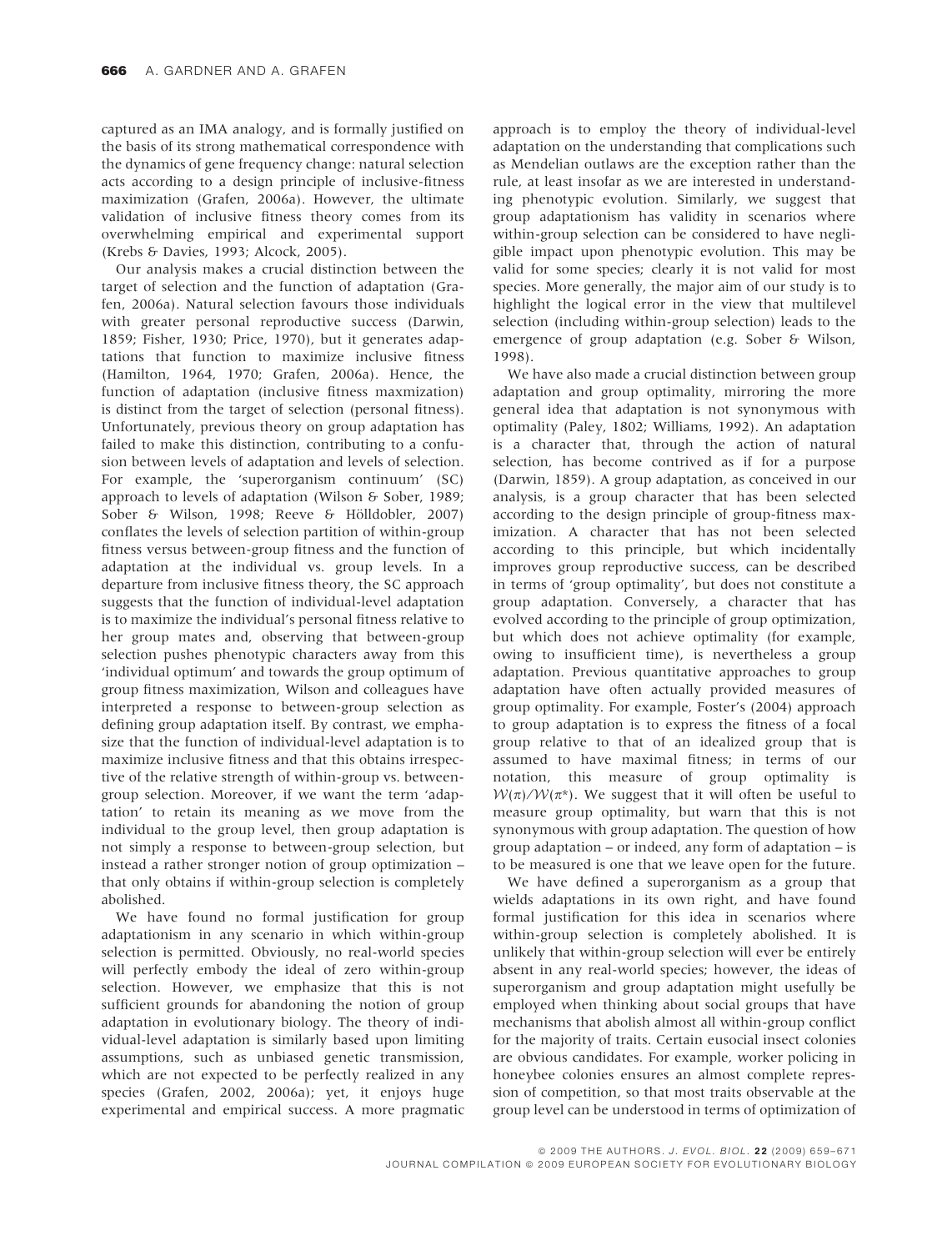group fitness (Seeley, 1989, 1997). Previous theory has emphasized a sterile worker caste as a definitive hallmark of the superorganism (e.g. Wheeler, 1911; Wells et al., 1929; Buss, 1987; Hölldobler & Wilson, 2009). However, our analysis suggests that sterile workers are neither necessary nor sufficient for superorganismality. A clonal group evolves group adaptations and can be considered a superorganism even if none of its members are sterile (sterile caste not necessary), and even sterile workers can be embroiled in conflicts over such group characters as the sex ratio (Trivers & Hare, 1976), which cannot be understood in terms of group optimization (sterile caste not sufficient). Although a sterile caste remains a useful diagnostic for identifying potential superorganisms, we suggest that it is not fundamental. Hence, the evolution of an extreme reproductive division of labour in a mathematical model does not equate to the emergence of a superorganism (e.g. Michod, 2007).

An evolutionary transition in individuality from organism to social group is the basis for several of the 'major transitions' in evolution (Buss, 1987; Maynard Smith, 1988; Maynard Smith & Szathmáry, 1995; Szathmáry & Maynard Smith, 1995; Queller, 1997, 2000; Stearns, 2007). Our analysis of groups as fitness maximizing agents permits a formal definition for when this has happened – insofar as the GMA analogy mathematically corresponds to the dynamics of gene frequencies, a major transition can be said to have occurred – and confirms that the key step is an abolition of selection operating at the lower level, leading to the termination of internal conflicts. The two mechanisms for conflict resolution highlighted in our analysis have long been recognized in the literature on major transitions in individuality. First, clonal relatedness ensures that the interests of social partners exactly coincide, because their ultimate objective (inclusive fitness) is necessarily the same (Hamilton, 1964; Maynard Smith & Szathmáry, 1995). The major transition from protozoan cell to multicellular animal is crucially founded upon a single-cell bottleneck at the initialization of development, which ensures (de novo mutation aside) the clonality of the animal's tissues (Maynard Smith & Szathma´ry, 1995). Second, a complete repression of within-group competition ensures that the only means by which an individual can maximize its fitness is to pursue the greater good of the social group (Leigh, 1977; Alexander, 1979, 1987; Frank, 2003). Although social partners may differ in their ultimate objectives, here the strategy set is constrained in such a way as to bring them into more proximate agreement for action. Repression of competition is exemplified in the rules of fair meiosis and worker policing in insect societies (Leigh, 1971; Wenseleers et al., 2004a; Wenseleers & Ratnieks, 2006).

We have confirmed the role for mechanisms of conflict resolution in the evolution of higher level individuality. However, the concept of the superorganism cannot itself account for the evolution of such mechanisms – the superorganism comes into existence after these mechanisms are already established – and hence it provides only limited illumination of the process of such transitions (Maynard Smith & Szathmáry, 1995). In other words, mechanisms of conflict resolution are a cause, rather than a consequence, of group adaptation. This suggests that phenomena, such as punishment, policing and high genetic relatedness, cannot be understood as group adaptations (contra Wilson & Sober, 1989; Wilson & Ho¨lldobler, 2005; Wilson & Wilson, 2007). Conversely, insights into the evolution of mechanisms of conflict resolution may be provided by inclusive fitness theory. For example, worker policing in honeybees may be understood in terms of adaptation at the level of the individual worker, motivated by nepotistic interests that need not coincide with the best interests of the colony (Ratnieks, 1988; Ratnieks & Visscher, 1989; Wenseleers & Ratnieks, 2006).

Our analysis of group adaptation offers a potential resolution to the controversy over the correct definition of 'group selection'. Perhaps the most popular approach follows from the levels of selection partition of Price's equation, so that group selection is synonymous with what we have termed 'between-group selection' (Price, 1972a; Hamilton, 1975; Okasha, 2006). However, a potential problem of this definition is that it may diagnose the operation of group selection even in nonsocial contexts; for example, if some groups contain more individuals with better eyesight, then some component of selection operating upon eyesight will be at the between-group level (Hamilton, 1975). It has been argued that this is an undesirable feature for any theory of group selection (Sober & Wilson, 1998; Wilson & Wilson, 2007) and other definitions have been considered. An alternative is the 'contextual analysis' approach of Heisler & Damuth (1987) (see also Damuth & Heisler, 1988; Goodnight et al., 1992), which identifies the impact of group phenotype on an individual's fitness, once all the effects of the individual's phenotype has been stripped away. However, this suffers from problems such as identifying group selection in operation even when all groups have the same fitness (soft selection; reviewed by Okasha, 2006; West et al., 2008). Hence, the proper definition of group selection remains elusive (Wilson & Wilson, 2007). Following Williams (1966) (see also Sober & Wilson, 1998; Wilson & Wilson, 2007), we suggest that a useful approach is to define group selection as that part of gene frequency change that is responsible for group adaptation. Our analysis has identified Price's (1972a) between-group selection as the driver of group adaptation, and hence we suggest that this provides the most useful definition for group selection. In our biological model, it is defined as  $cov_I(w_i, p_i)$ . We hope that a concrete definition, that demystifies this straightforward evolutionary process by showing that it has no special connection to social behaviour, will allow semantic debate to give way to scientific progress on this topic.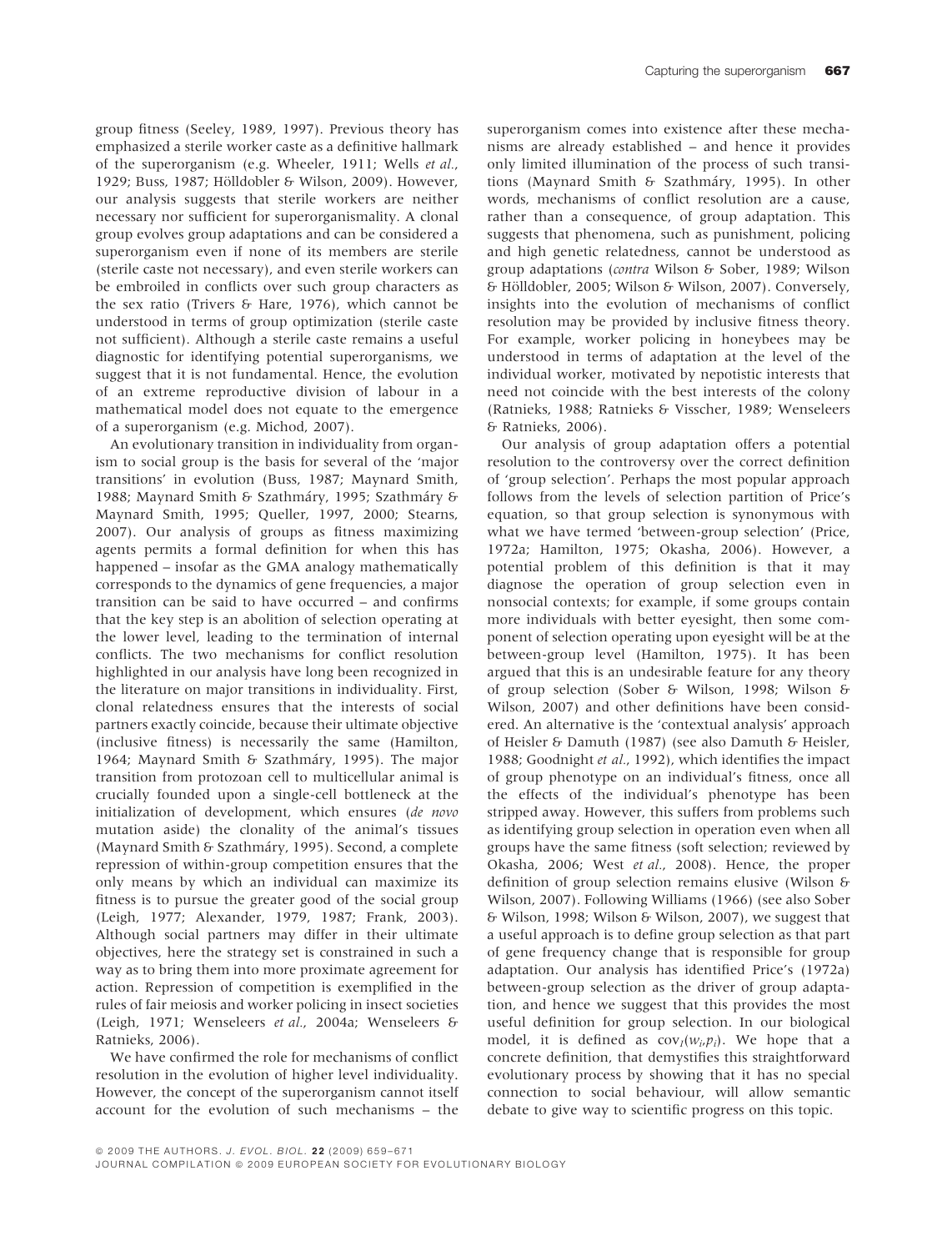Our intention has not been to develop a general theory of group adaptation, but rather to clarify concepts and to provide an illustration of what a formal theory of group adaptation should look like. Thus, there are several crucial directions in which our basic analysis could be extended. First, our biological model lacks class structure – at the time of census, there is no separation of individuals into male vs. female, or juvenile vs. adult, and mixed ploidy is disallowed. By contrast, the best examples of putative group adaptation and superindividuality come from the eusocial insects (Wheeler, 1911; Marais, 1925; Wells et al., 1929; Emerson, 1932; Wilson & Sober, 1989; Hölldobler & Wilson, 1990, 2009; Sober & Wilson, 1998; Reeve & Hölldobler, 2007; Wilson & Wilson, 2007), which present complexities such as age-structured societies with haploid males and diploid females. In general, class structure has been relatively neglected by group selection theory (West et al., 2008; but see Wenseleers et al., 2003, 2004b), whereas it has been properly integrated into individual selection theory (Fisher, 1930; Hamilton, 1972; Price & Smith, 1972; Taylor, 1990, 1996; Charlesworth, 1994; Grafen, 2006b) and is very amenable to kin selection analysis (Taylor, 1996; Taylor & Frank, 1996; Frank, 1997, 1998; Taylor et al., 2007) – see Gardner et al. (2007b) for a recent worked example. Second, because optimization programs are rather alien to biologists, we made expression 6 as simple as possible, focusing on hard-wired phenotypes and disallowing flexible behaviours. However, reaction norms are readily incorporated into this formalism – see Grafen (2002) for further treatment.

Third, in line with the common assumption employed in the literature, we have assumed that the function of group adaptation is to maximize the (expected) reproductive success of the group (e.g. Wilson & Sober, 1989; Sober & Wilson, 1998). This approach to group adaptation is formally justified for groups in which there is no internal conflict, but is not formally justified in any other scenario. However, in forming the GMA analogy, we were free to choose any objective function, and we raise the interesting possibility that some other objective function might support group adaptationism in a wider class of models. By analogy, the discovery that indirect fitness effects could lead to the evolution of altruistic behaviour delivered a devastating blow to the traditional Darwinian view of individuals striving to maximize their reproductive success, yet the theory of individual-level adaptation was salvaged owing to the development of a new objective function – inclusive fitness (Hamilton, 1963, 1964, 1970, 1996). An analogue to inclusive fitness, that similarly rescues group adaptationism from the problems imposed by withingroup selection, might await development. The search for such an 'inclusive fitness for groups' (Dawkins, 1982) should be at the forefront of the group adaptationist research programme.

### **Conclusions**

We have developed the first formal theory of group adaptation. This has: (1) clarified the distinction between levels of selection and levels of adaptation; (2) formed mathematical links between population genetics theory and optimization theory via a GMA analogy; (3) demonstrated that between-group selection can lead to group adaptation, but only in rather special circumstances; (4) provided formal support for the view that between-group selection is the best definition for 'group selection'; (5) revealed that mechanisms of conflict resolution such as policing cannot be regarded as group adaptations and (6) pointed out key directions for future group adaptation research. Our emphasis has been on formality and not generality – there is much work to be carried out to establish whether other scenarios will admit a group adaptationist view of social evolution. In the meantime, we suggest that it is safer to view social adaptations as occurring at the level of the individual organism, where they function to maximize inclusive fitness.

#### Acknowledgments

We thank Nick Barton, Brian Charlesworth, Troy Day, Ford Denison, Kevin Foster, Steve Frank, Alex Kalinka, Laurent Keller, Rolf Kümmerli, Peter Nonacs, David Queller, Thom Scott-Phillips, David Shuker, Joan Strassmann, Peter Taylor, Francisco Úbeda, John Welch, Stu West, Mike Whitlock and two anonymous reviewers for discussion and comments on earlier versions of the manuscript. Andy Gardner was supported by a Junior Research Fellowship from St John's College, Oxford, and a University Research Fellowship from the Royal Society.

# **References**

- Alcock, J. 2005. Animal Behavior: An Evolutionary Approach. Sinauer, Sunderland, MA.
- Alexander, R.D. 1979. Darwinism and Human Affairs. University of Washington Press, Seattle, WA.
- Alexander, R.D. 1987. The Biology of Moral Systems. Aldine de Gruyter, New York.
- Buss, L.W. 1987. The Evolution of Individuality. Princeton University Press, Princeton, NJ.
- Charlesworth, B. 1994. Evolution in Age-structured Populations. Cambridge University Press, Cambridge.
- Damuth, J. & Heisler, I.L. 1988. Alternative formulations of multi-level selection. Biol. Philos. 3: 407–430.
- Darwin, C.R. 1859. The Origin of Species. John Murray, London.
- Darwin, C.R. 1871. The Descent of Man, and Selection in Relation to Sex. John Murray, London.
- Dawkins, R. 1982. The Extended Phenotype. Oxford University Press, Oxford.
- Emerson, A.E. 1932. Social coordination and the superorganism. Am. Midl. Nat. 21: 182–209.
- Falconer, D.S. 1981. Introduction to Quantitative Genetics. Longman, London.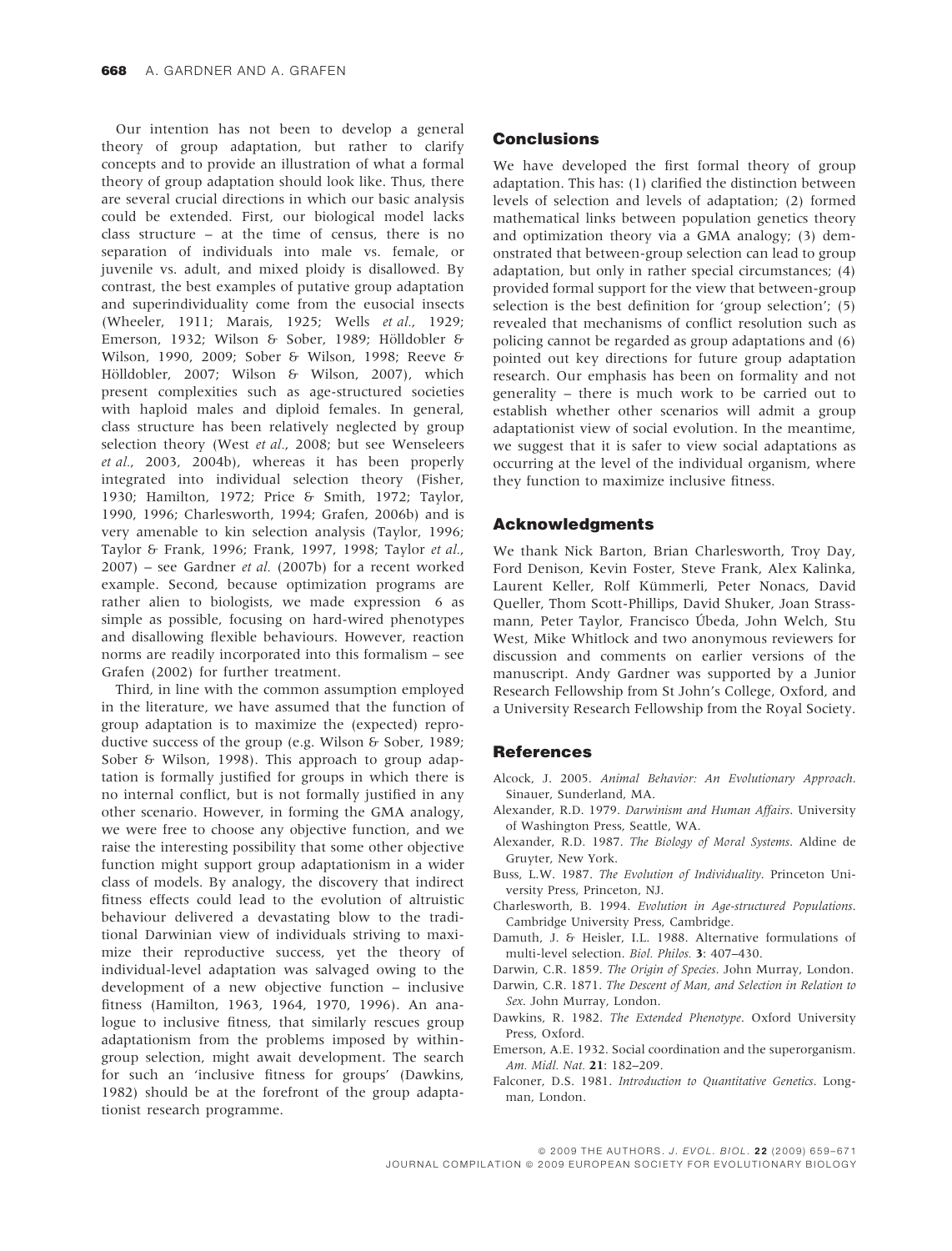- Fisher, R.A. 1930. The Genetical Theory of Natural Selection. Clarendon Press, Oxford.
- Foster, K.R. 2004. Diminishing returns in social evolution: the not-so-tragic commons. J. Evol. Biol. 17: 1058–1072.
- Frank, S.A. 1997. Multivariate analysis of correlated selection and kin selection, with an ESS maximization method. J. Theor. Biol. 189: 307–316.
- Frank, S.A. 1998. Foundations of Social Evolution. Princeton University Press, Princeton, NJ.
- Frank, S.A. 2003. Repression of competition and the evolution of cooperation. Evolution 57: 693–705.
- Gardner, A., West, S.A. & Barton, N.H. 2007a. The relation between multilocus population genetics and social evolution theory. Am. Nat. 69: 207–226.
- Gardner, A., Hardy, I.C.W., Taylor, P.D. & West, S.A. 2007b. Spiteful soldiers and sex ratio conflict in polyembryonic parasitoid wasps. Am. Nat. 169: 519-533.
- Goodnight, C.J., Schwartz, J.M. & Stevens, L. 1992. Contextual analysis of models of group selection, soft selection, hard selection, and the evolution of altruism. Am. Nat. 140: 743–761.
- Grafen, A. 1985. A geometric view of relatedness. Oxf. Surv. Evol. Biol. 2: 28–89.
- Grafen, A. 1999. Formal Darwinism, the individual-as-maximising-agent analogy, and bet-hedging. Proc. R. Soc. Lond. B 266: 799–803.
- Grafen, A. 2000. Developments of the Price equation and natural selection under uncertainty. Proc. R. Soc. Lond. B 267: 1223–1227.
- Grafen, A. 2002. A first formal link between the Price equation and an optimization program. J. Theor. Biol. 217: 75–91.
- Grafen, A. 2003. Fisher the evolutionary biologist. J. R. Stat. Soc.  $52 \cdot 319 - 329$
- Grafen, A. 2006a. Optimization of inclusive fitness. J. Theor. Biol. 238: 541–563.
- Grafen, A. 2006b. A theory of Fisher's reproductive value. J. Math. Biol. 53: 15–60.
- Grafen, A. 2007. The formal Darwinism project: a mid-term report. J. Evol. Biol. 20: 1243–1254.
- Haldane, J.B.S. 1955. Population genetics. New Biol. 18: 34–51.
- Hamilton, W.D. 1963. The evolution of altruistic behaviour. Am. Nat. 97: 354–356.
- Hamilton, W.D. 1964. The genetical evolution of social behaviour I & II. J. Theor. Biol. 7: 1–52.
- Hamilton, W.D. 1970. Selfish and spiteful behaviour in an evolutionary model. Nature 228: 1218–1220.
- Hamilton, W.D. 1972. Altruism and related phenomena, mainly in the social insects. Ann. Rev. Ecol. Syst. 3: 193–232.
- Hamilton, W.D. 1975. Innate social aptitudes of man: an approach from evolutionary genetics. In: Biosocial Anthropology (R. Fox, ed.), pp. 133–153. Malaby Press, London.
- Hamilton, W.D. 1996. Narrow Roads of Gene Land. I. Evolution of Social Behaviour. W.H. Freeman, Oxford.
- Heisler, I.L. & Damuth, J. 1987. A method for analyzing selection in hierarchically structured populations. Am. Nat. 130: 582–602.
- Hölldobler, B. & Wilson, E.O. 1990. The Ants. Belknap Press, Harvard, MA.
- Hölldobler, B. & Wilson, E.O. 2009. The Superorganism: The Beauty, Elegance, and Strageness of Insect Societies. W.W. Norton, London.
- Keller, L. 1999. Levels of Selection in Evolution. Princeton University Press, Princeton, NJ.
- Krebs, J.R. & Davies, N.B. 1993. An Introduction to Behavioural Ecology. Blackwell, Oxford.
- Leigh, E.G., Jr 1971. Adaptation and Diversity. Freeman, Cooper, San Francisco, CA.
- Leigh, E.G., Jr 1977. How does selection reconcile individual advantage? Proc. Natl Acad. Sci. USA 74: 4542–4546.
- Lloyd, E.A. 1999. Altruism revisited. Q. Rev. Biol. 74: 447–449.
- Macki, J. & Strauss, A. 1982. Introduction to Optimal Control Theory. Springer-Verlag, New York.
- Marais, E. 1925. Die siel van die mier. Republished in translation as ''The soul of the white ant'' (1937), Methuen, London.
- Mas-Collel, A., Whinston, M.D. & Green, J.R. 1995. Microeconomic Theory. Oxford University Press, Oxford.
- Maynard Smith, J. 1964. Group selection and kin selection. Nature 201: 1145–1147.
- Maynard Smith, J. 1988. Evolutionary progress and levels of selection. In: Evolutionary Progress (M.H. Nitecki, ed.), pp. 219-230. University of Chicago Press, Chicago, IL.
- Maynard Smith, J. & Szathmáry, E. 1995. The Major Transitions in Evolution. Oxford University Press, Oxford.
- Michod, R.E. 2007. Evolution of individuality during the transition from unicellular to multicellular life. Proc. Natl Acad. Sci. USA 104: 8613–8618.
- Okasha, S. 2006. Evolution and the Levels of Selection. Oxford University Press, Oxford.
- Paley, W. 1802. Natural Theology (Reprinted 2006, by Oxford University Press), Wilks and Taylor, London.
- Price, G.R. 1970. Selection and covariance. Nature 227: 520–521.
- Price, G.R. 1972a. Extension of covariance selection mathematics. Ann. Hum. Genet. 35: 485–490.
- Price, G.R. 1972b. Fisher's 'fundamental theorem' made clear. Ann. Hum. Genet. 36: 129–140.
- Price, G.R. & Smith, C.A.B. 1972. Fisher's Malthusian parameter and reproductive value. Ann. Hum. Genet. 36: 1-7.
- Queller, D.C. 1997. Cooperators since life began. Q. Rev. Biol. 72: 184–188.
- Queller, D.C. 2000. Relatedness and the fraternal major transitions. Phil. Trans. R. Soc. Lond. B 355: 1647–1655.
- Ratnieks, F.L.W. 1988. Reproductive harmony via mutual policing by workers in eusocial hymenoptera. Am. Nat. 132: 217–236.
- Ratnieks, F.L.W. & Visscher, P.K. 1989. Worker policing in the honeybee. Nature 342: 796–797.
- Reeve, H.K. & Hölldobler, B. 2007. The emergence of a superorganism through intergroup competition. Proc. Natl Acad. Sci. USA 104: 9736–9740.
- Robertson, A. 1968. The spectrum of genetic variation. In: Population Biology and Evolution (R.C. Lewontin, ed.), pp. 5–16. Syracuse University Press, Syracuse, NY.
- Rousset, F. 2004. Genetic Structure and Selection in Subdivided Populations. Princeton University Press, Princeton, NJ.
- Seeley, T.D. 1989. The honey bee colony as a superorganism. Am. Sci. 77: 546–553.
- Seeley, T.D. 1997. Honey bee colonies are group-level adaptive units. Am. Nat. 150: S22–S41.
- Shapiro, J.A. 1998. Thinking about bacterial populations as multicellular organisms. Ann. Rev. Microbiol. 52: 81-104.
- Shapiro, J.A. & Dworkin, M. 1997. Bacteria as Multicellular Organisms. Oxford University Press, New York.
- Sober, E. & Wilson, D.S. 1998. Unto Others: The Evolution and Psychology of Unselfish Behavior. Harvard University Press, Cambridge, MA.

<sup>© 2009</sup> THE AUTHORS. J. EVOL. BIOL. 22 (2009) 659-671

JOURNAL COMPILATION © 2009 EUROPEAN SOCIETY FOR EVOLUTIONARY BIOLOGY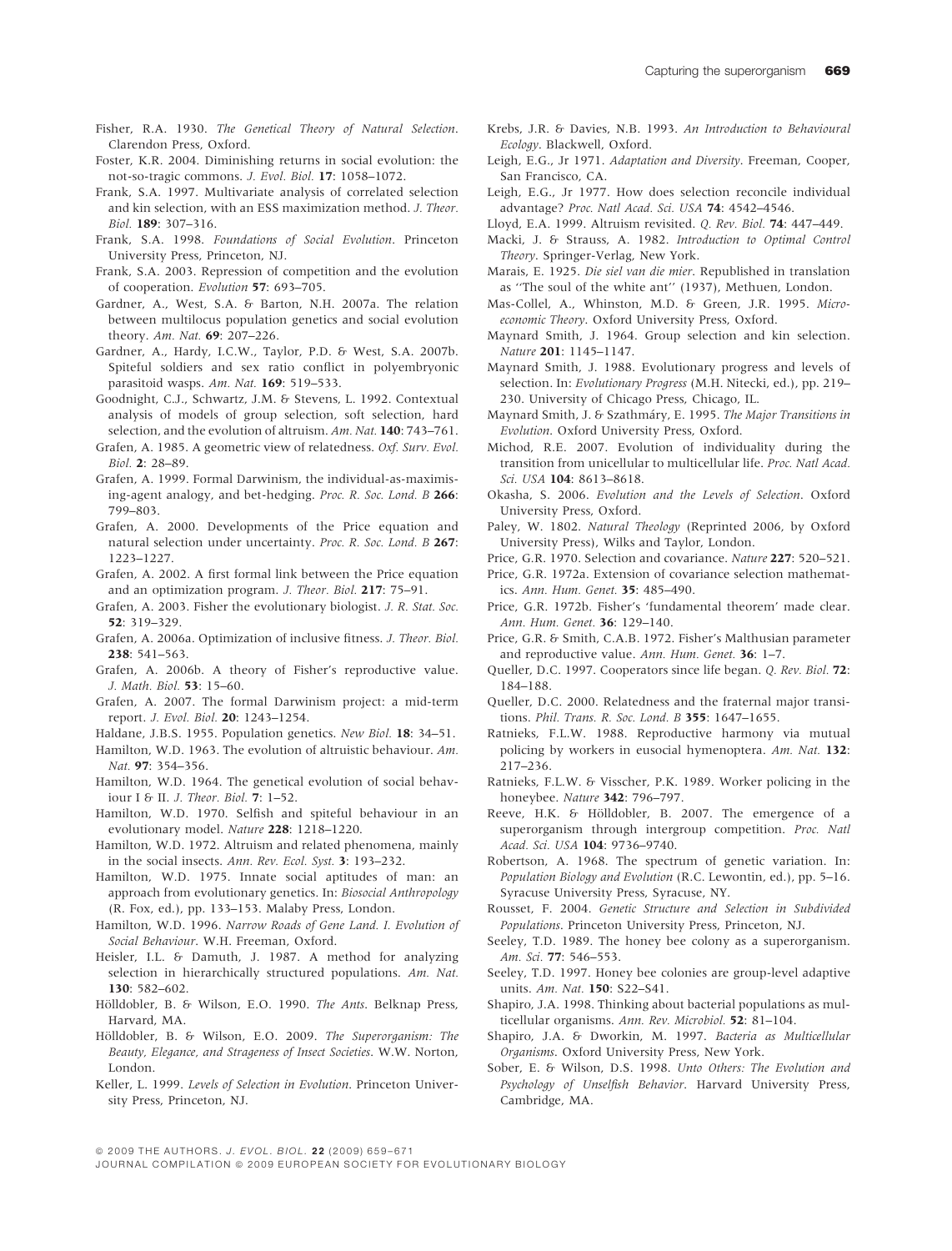- Stearns, S.C. 2007. Are we stalled part way through a major evolutionary transition from individual to group? Evolution 61: 2275–2280.
- Szathmáry, E. & Maynard Smith, J. 1995. The major evolutionary transitions. Nature 374: 227–232.
- Taylor, P.D. 1990. Allele-frequency change in an class-structured population. Am. Nat. 135: 95-106.
- Taylor, P.D. 1996. Inclusive fitness arguments in genetic models of behaviour. J. Math. Biol. 34: 654–674.
- Taylor, P.D. & Frank, S.A. 1996. How to make a kin selection model. J. Theor. Biol. 180: 27–37.
- Taylor, P.D., Wild, G. & Gardner, A. 2007. Direct fitness or inclusive fitness: how shall we model kin selection? J. Evol. Biol. 20: 296–304.
- Trivers, R.L. & Hare, H. 1976. Haplodiploidy and the evolution of the social insects. Science 191: 249-263.
- Wade, M.J. 1985. Soft selection, hard selection, kin selection, and group selection. Am. Nat. 125: 61–73.
- Wells, H.G., Huxley, J.S. & Wells, G.P. 1929. The Science of Life. The Waverley Publishing Company Ltd, London.
- Wenseleers, T. & Ratnieks, F.L.W. 2006. Enforced altruism in insect societies. Nature 444: 50.
- Wenseleers, T., Ratnieks, F.L.W. & Billen, J. 2003. Caste fate conflict in swarm-founding social Hymenoptera: an inclusive fitness analysis. J. Evol. Biol. 16: 647–658.
- Wenseleers, T., Hart, A.G. & Ratnieks, F.L.W. 2004a. When resistance is useless: policing and the evolution of reproductive acquiescence in insect societies. Am. Nat. 164: 154– 167.
- Wenseleers, T., Helantera, H., Hart, A.G. & Ratnieks, F.L.W. 2004b. Worker reproduction and policing in insect societies. An ESS analysis. J. Evol. Biol. 17: 1035–1047.
- West, S.A., Griffin, A.S. & Gardner, A. 2007. Social semantics: altruism, cooperation, mutualism, strong reciprocity and group selection. J. Evol. Biol. 20: 415–432.
- West, S.A., Griffin, A.S. & Gardner, A. 2008. Social semantics: how useful has group selection been? J. Evol. Biol. 21: 374–385.
- Wheeler, W.M. 1911. The ant-colony as an organism. J. Morphol.  $22 \cdot 307 - 325$
- Williams, G.C. 1966. Adaptation and Natural Selection. Princeton University Press, Princeton, NJ.
- Williams, G.C. 1992. Natural Selection: Domains, Levels, and Challenges. Oxford University Press, Oxford.
- Wilson, D.S. 1975. A theory of group selection. Proc. Natl Acad. Sci. USA 72: 143–146.
- Wilson, E.O. & Hölldobler, B. 2005. Eusociality: origin and consequences. Proc. Natl Acad. Sci. USA 102: 13367–13371.
- Wilson, D.S. & Sober, E. 1989. Reviving the superorganism. J. Theor. Biol. 136: 337–356.
- Wilson, D.S. & Wilson, E.O. 2007. Rethinking the theoretical foundation of sociobiology. Q. Rev. Biol. 82: 327–348.
- Wynne-Edwards, V.C. 1962. Animal Dispersion in Relation to Social Behaviour. Oliver & Boyd, Edinburgh.
- Wynne-Edwards, V.C. 1993. A rationale for group selection. J. Theor. Biol. 162: 1–22.

# Appendix

Here, we use the GMA analogy to prove the six mathematical correspondences (I–VI, see Table 2) between the optimization program and the action of natural selection for the clonal groups model. We also note when and why each correspondence holds or fails for the repression of competition model and the general model.

#### I. If all agents behave optimally, then there is no scope for selection

All agents solve the optimization program; so,  $W(\pi_i) = \overline{W}$ for all  $i \in I$ . From eqn 7, the expected change in all gene frequencies is given by  $E_{\Omega}(\Delta p^{\omega}) = \text{cov}_I(w_i, p_i)$  and substituting  $w_i = \mathcal{W}(\pi_i) / \bar{W} = 1$  for all  $i \in I$ , this is zero. Thus, there is no expected change in any gene frequency, i.e. no scope for selection.

Correspondence I also holds for the repression of competition model, by noting that eqn 7 also applies when groups are competitively repressed. Correspondence I is not proven for the general model because eqn 7 has not been shown to apply.

### II. If all agents behave optimally, then there is no potential for positive selection

We introduce variant individual genotypes into the population at vanishingly low frequency, and assign each individual a special *p*-score  $p_{ij}^V$  to describe whether they are variant ( $p_{ij}^V = 1$ ) or resident ( $p_{ij}^V = 0$ ) genotypes. We denote the set of groups containing at least one variant individual by  $H \subset I$ , and we denote the number of groups in this set by L. From eqn 7, the expected change in the population frequency of the variant  $p$ -score is  $E_{\Omega}(\Delta p^{\text{V}\omega}) = \text{cov}_I(w_i, p_i^{\text{V}}) = p^{\text{V}}(1 - p^{\text{V}})(\bar{w}^{\text{V}} - \bar{w}^{\text{R}})$ , where  $\bar{w}^V = \bar{W}^V / \bar{W}$  and  $\bar{w}^R = \bar{W}^R / \bar{W}$  are the expected reproductive successes obtained by averaging over variant and resident groups respectively, i.e.  $\overline{W}^V = \sum_H \mathcal{W}(\pi_h)/L$  and  $\overline{W}^{R} = W^{*}$ . Because  $W(\pi_h) \leq W^{*}$  for all  $\pi_h \in \Pi$ , then  $\bar{w}^V - \bar{w}^R \le 0$  and hence  $E_{\Omega}(\Delta p^{V\omega}) \le 0$ . Thus, no introduced genetic variant can be favoured when rare, i.e. there is no potential for positive selection.

Correspondence II also holds for the repression of competition model, by noting that eqn 7 also applies when groups are competitively repressed. Correspondence II is not proven for the general model because eqn 7 has not been shown to apply.

### III. If all agents behave suboptimally, but equally so, then there is no scope for selection

All agents attain the same maximand value; so,  $W(\pi_i) = \bar{W}$  for all  $i \in I$ . From eqn 7, the expected change in all gene frequencies is given by  $E_{\Omega}(\Delta p^{\omega}) = \text{cov}_I(w_i, p_i)$ , and substituting  $w_i = \mathcal{W}(\pi_i) / \bar{W} = 1$  for all  $i \in I$ , this is zero. Thus, there is no expected change in any gene frequency, i.e. no scope for selection.

Correspondence III also holds for the repression of competition model, by noting that eqn 7 also applies when groups are competitively repressed. Correspondence III is not proven for the general model because eqn 7 has not been shown to apply.